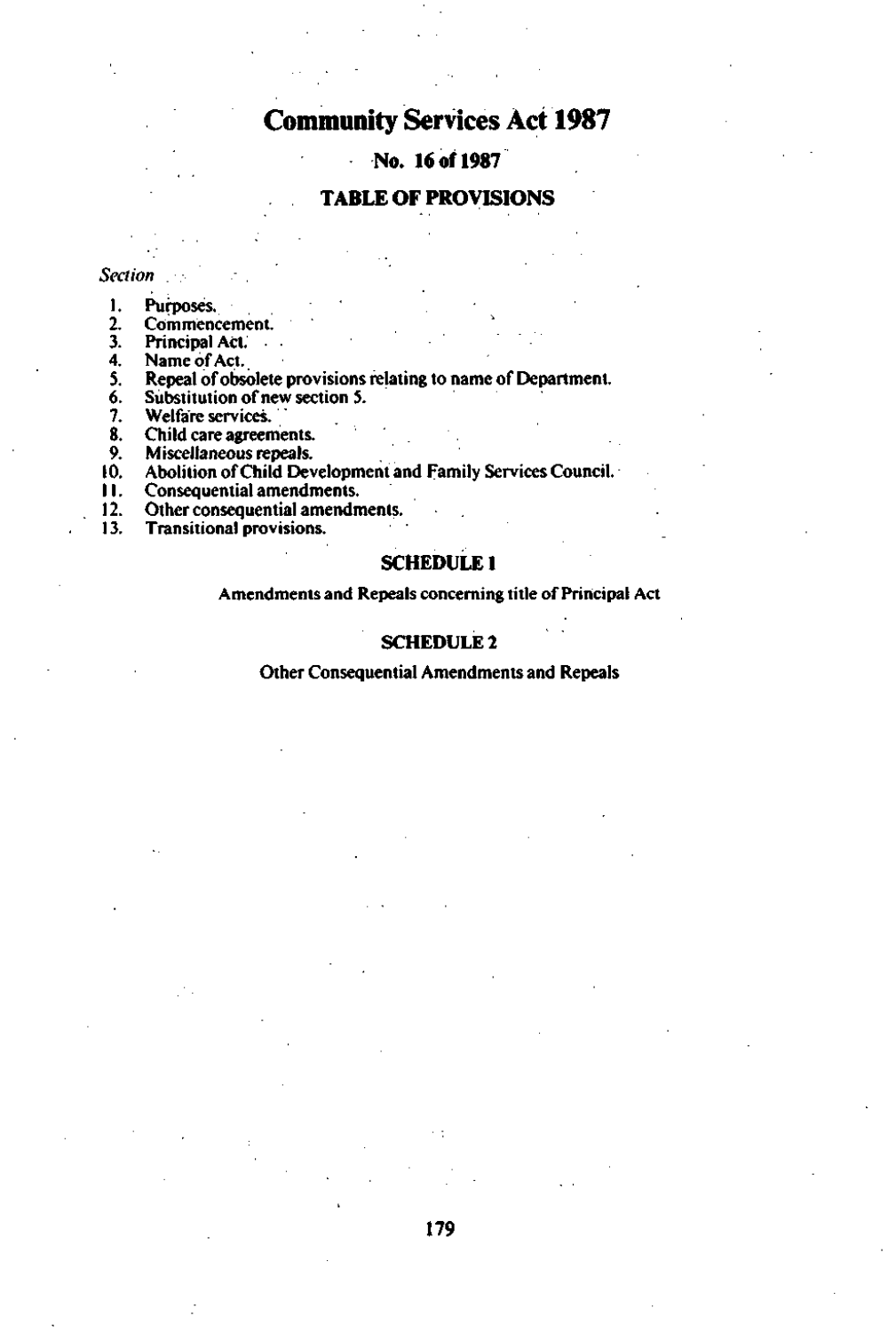

**Victoria** 

# No. 16 of 1987

# **Community Services Act 1987**

[Assented to 12 May 1987]

The Parliament of Victoria enacts as follows:

## **Purposes.**

1. The following are the purposes of this Act:

- *(a)* To change the title of the *Community Welfare Services Act*  1970 and of the Department of Community Welfare Services, and to make provision concerning the Department's role;
- *(b)* To make other amendments to the *Community Welfare Services Act* 1970 and to make consequential amendments to various other Acts.

## **Commencement.**

**2.** This Act comes into operation on a day or days to be proclaimed.

## **Principal Act.**

3. In this Act the *Community Welfare Services Act* 1970. is called the Principal Act.

**No. 8089. Reprinted to No. 10152. Subsequently amended by Nos. 10257, 10260,10262. 5/1986,37/1986, 41/1986. 47/1986, 117/1986.**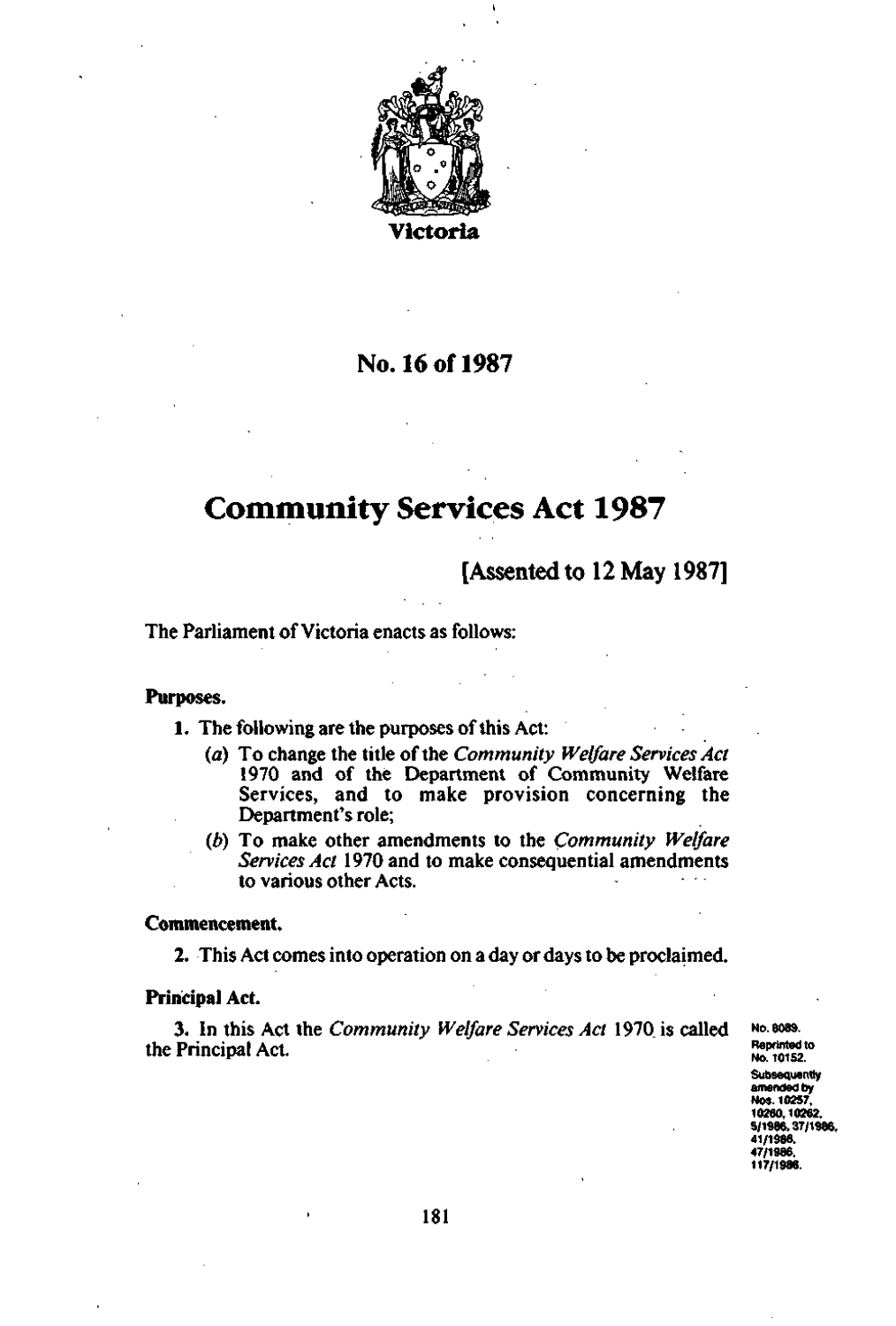## *Community Services* No. 16 of 1987

## **Name of Act.**

**4.** (1) **In** section 1 of the Principal Act for *"Community Welfare Services Act 1910"* substitute " *Community Services Act* 1970".

 $(2)$  In-

*(a)* any Act other than this Act or the Principal Act; or

*(b)* a subordinate instrument made under an Act; or

(c) a document— .

a reference to the *Community Welfare Services Act* 1970 is from the date of commencement of this section to be treated as a reference to the *Community Services Act* **1**970.

(3) The Acts mentioned in Schedule 1 are amended or repealed as specified in that Schedule.

## **Repeal of obsolete provisions relating to name of Department.**

- **5.** (1) For section 4 *(ca)* of the Principal Act, substitute—
	- *\ca)* to "Community Services Victoria" is deemed to be and must be taken to refer to and mean the Department.'.

(2) Section  $4A(1)$ , (2), (3) and (4) of the Principal Act is repealed.

#### **Substitution of new section 5.**

**6.** For section 5 of the Principal Act, substitute

## **Principles guiding the Department.**

"5. The practice and provision of community services by the Department are to be guided by the following principles:

- *(a)* Communities should be assisted to identify and to meet the continuing and emerging needs of families and individuals within those communities;
- *(b)* Community services should assist the community in protecting from harm and exploitation those in the community who are vulnerable because of age, disability or circumstances;
- (c) Community services should assist.in protecting the community and helping, directing and controlling children and young people who have committed offences and are subject to the order or determination of a court;
- *(d)* Community services should be developed, and community programmes should be administered, at regional and local levels in co-operation and conjunction with government departments, local government and non-government organisations;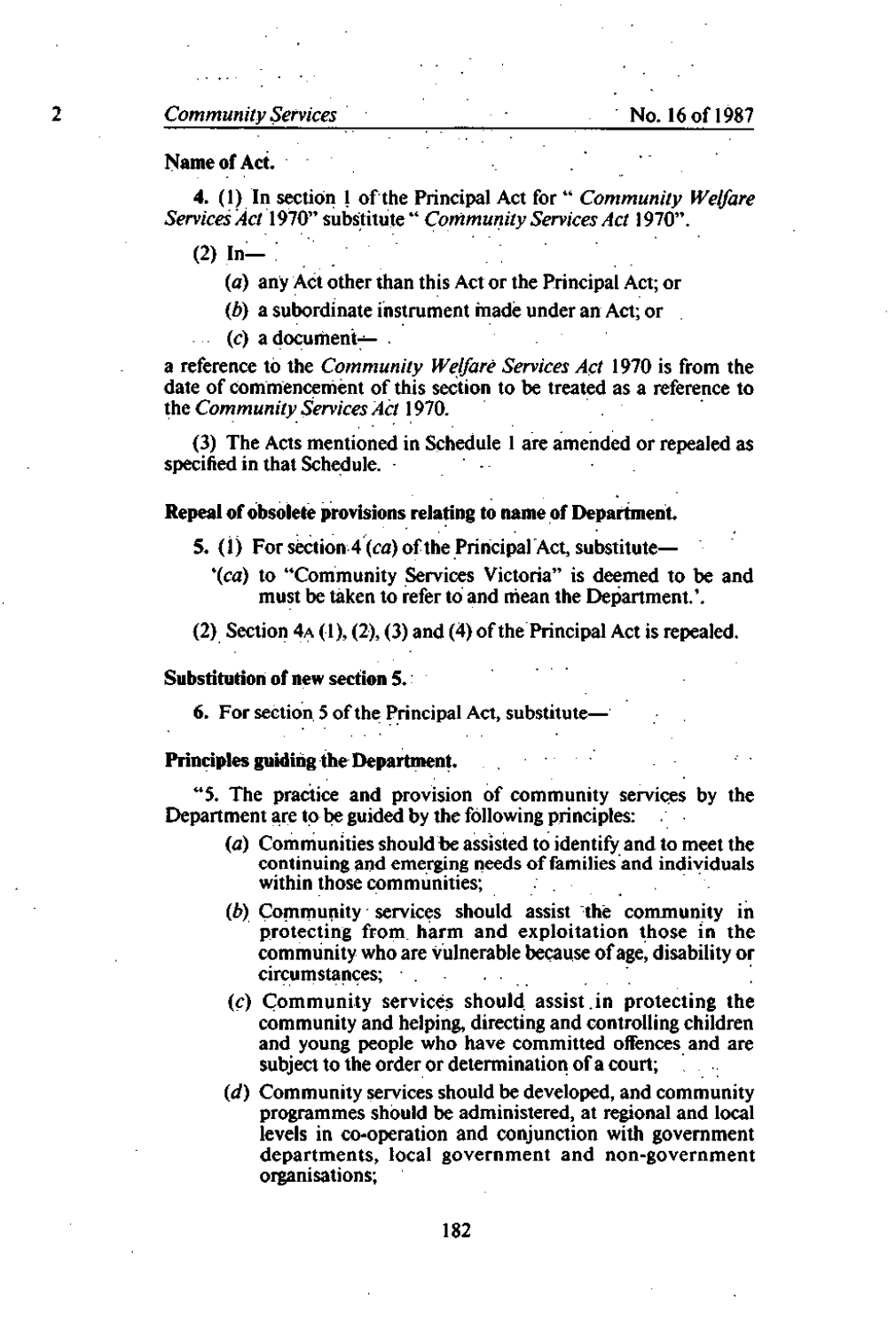- *(e)* Community services should be accessible to the public and information about community services should be made widely available;
- $(f)$  The co-ordination of community services planning and delivery should be promoted by co-operating with providers and consumers of community services;
- *(g)* Voluntary participation and the involvement of self-help groups and consumers should be encouraged in the planning, development and carrying out of community services;
- *(h)* The provision and future development of community services should attempt to—
	- (i) redress social and economic inequities and in so doing give priority to groups and individuals in greatest need; and
	- (ii) promote choice and maximise the participation of people in decisions which affect their lives; and
	- (iii) protect the rights of individuals in their relationship with services and service providers.".

## **Welfare** services.

**7.** (1) In section 3 of the Principal Act, before the definition of "Young person", insert—

' **"Welfare service"** means any welfare service approved by the Director-General under section 34A.'.

(2) After section 34 of the Principal Act insert-

### **Welfare services.**

"34A. (1) The Director-General may by instrument approve an organisation as a welfare service for the purposes of this Act.

(2) As soon as possible after approving or revoking the approval of an organisation as a welfare service the Director-General must give notice in writing of the approval or revocation to the organisation and must cause notice of the approval or revocation to be published in the *Government Gazette.* 

(3) An approval under this section may be general or limited to a particular case or class of cases.".

(3) After section 203 *(x)* insert—

*"(xa)* The approval of organisations as welfare services;".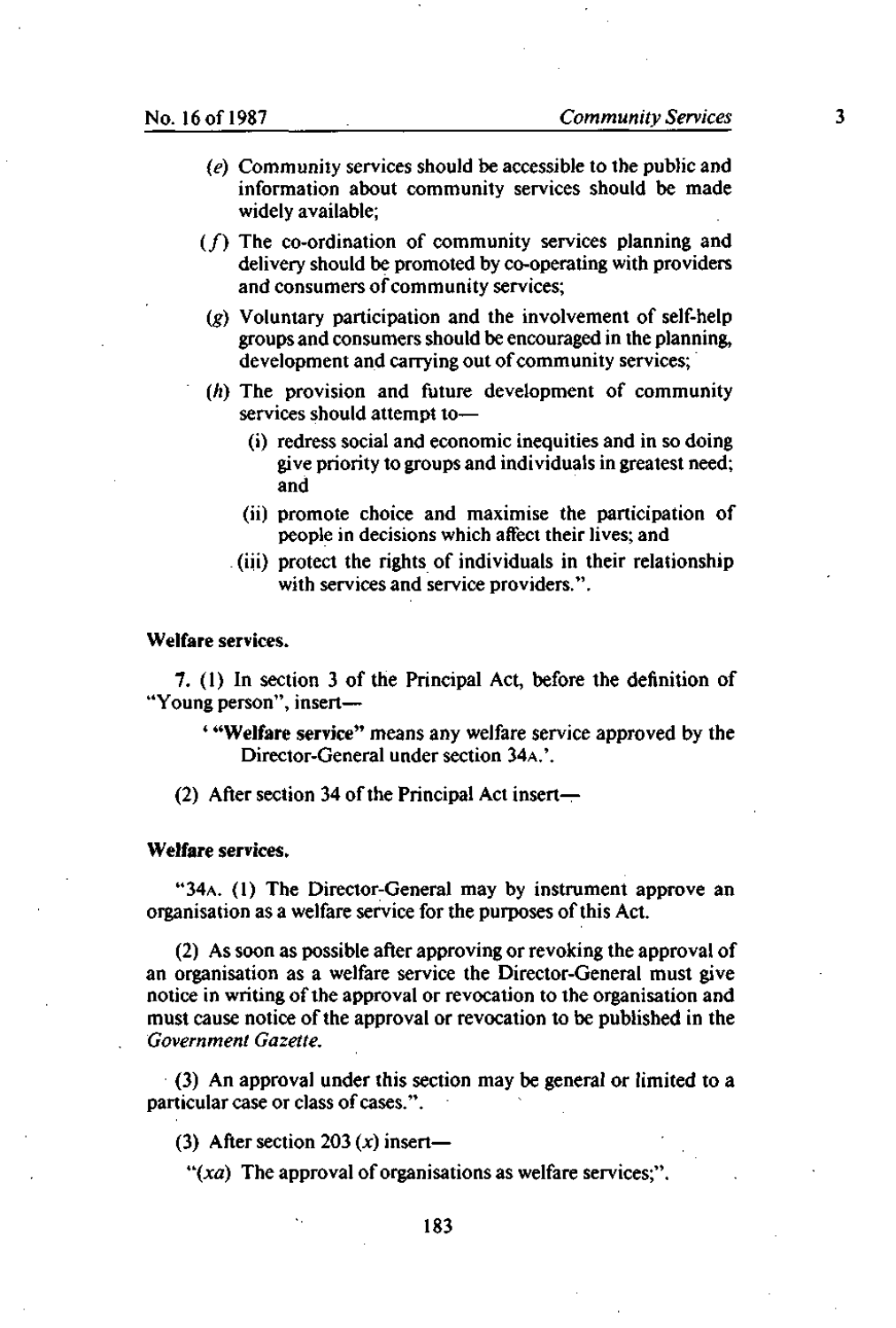## *Community Services* No. 16 of 1987

### **Child care agreements.**

**8.** (1) For section 35 of the Principal Act, substitute—

#### **Child care agreements.**

4 35. (1) In this section **"service provider"** means the Director-General or the person in charge of a welfare service.

(2) A parent or a guardian or custodian of a child or young person under 17 years of age may enter into a written agreement with a service provider to place the child or young person in the care of the service provider for the purpose of supporting the child or young person and his or her parent or guardian or custodian and encouraging and assisting the child's or young person's parent or guardian or custodian to resume the care of the child or young person.

(3) An agreement under sub-section (2) does not affect the guardianship and custody of a child or young person.

(4) An agreement under sub-section (2) must specify a period not exceeding 6 months, for which the agreement is to have effect.

(5) The parties to an agreement under sub-section (2) may agree to extend the agreement before it expires for a further period not exceeding 6 months after reviewing the agreement and consulting the Director-General, which consultation must be initiated by the service provider.

(6) A child or young person under 17 years of age may not be placed in the care of a service provider by virtue of this section for a period exceeding 12 months, or for periods which in aggregate exceed 12 months in any period of 18 months, except in accordance with sub-section (7).

(7) If a child or young person has been the subject of an agreement under this section for a period of 12 months, or for periods which in aggregate are equal to 12 months in any period of 18 months, another agreement under this section in respect of the child or young person must not be entered into unless—

- *(a)* the parties have consulted with the Director-General, which consultation must be initiated by the service provider; and
- *(b)* the Director-General has consented in writing to the making of the agreement.

(8) An agreement under this section is not void or voidable by reason only that a party to it has not attained the age of 18 years.

(9) The wishes of the child or young person must be taken into account in making an agreement under this section.

(10) An agreement under this section may be terminated by either party giving notice in writing to the other party.

(11) Upon the expiry or termination of an agreement under this section, the person having the care of the child or young person must,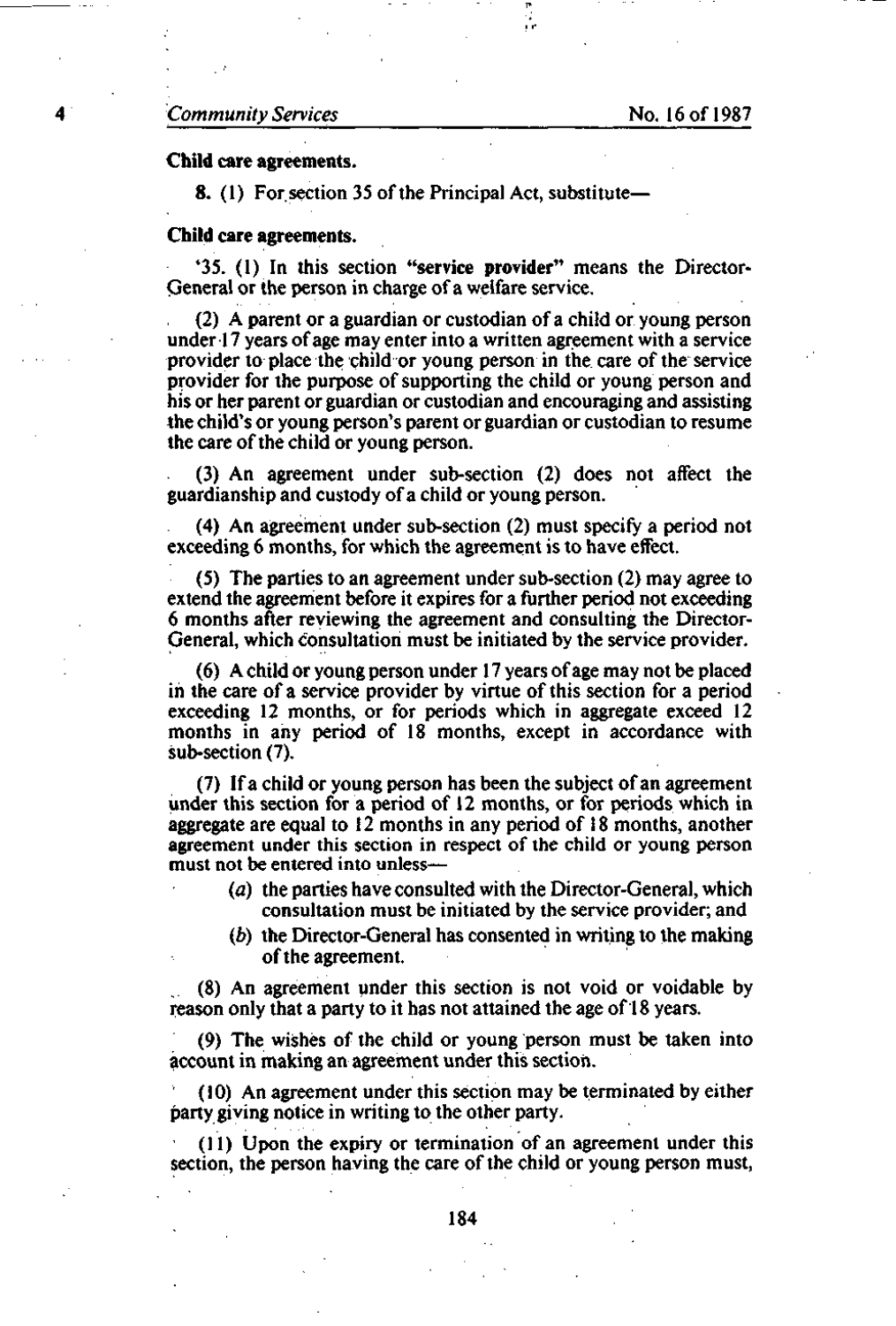as soon as is practicable, cause the child or young person to be returned to the parent or other person who has the custody of the child or young person.

(12) The Director-General may pay to a service provider (other than the Director-General) amounts that the Director-General thinks proper in respect of the expenses of the provider in caring for a child or young person under an agreement under this section.'.

- (2) After section 203 (y) of the Principal Act insert
	- *"(yd)* all matters relating to child care agreements under section 35;":

Miscellaneous **repeals.** 

9. The Principal Act is amended as follows:

- (*a*) Section 15 is repealed;
- *(b)* Section 66 (2) is repealed;
- *(c)* Sections 150 (3) and 203 *(r)* are repealed.

## **Abolition of Child Development and Family Services Council.**

- **10.** The Principal Act is amended as follows:
	- *(a)* Sections 12 and 12c (1) *(a)* are repealed;
	- *(b)* In section 29 (2), for "After considering any relevant report made by the Child Development and Family Services Council the" substitute "The";
	- *(c)* In section 30 (1), omit "or any member of the Child Development and Family Services Council";
	- *(d)* In section 30 (2), omit "or member";
	- *(e)* In section 44 (1), omit the expression beginning "after consideration'' and ending "to make)";
	- $(f)$  In section 203 (u), omit "of the Child Development and Family Services Council,".

## **Consequential amendments.**

**11.** The Principal Act is amended as follows:

- *(a)* In section 3 (definitions of "Department", "Director-General" and "Minister") omit "Welfare";
- *(b)* In section 4 *(e)* omit "Welfare" (where last occurring);
- *(c)* In section 9 (1) omit "Welfare" (where last occurring);
- *(d)* In section 9 (2) omit "Welfare" (where last occurring);
- *(e)* Section 10(1) is repealed;
- $(f)$  In section 17 (4) omit "stipendiary" (wherever occurring);
- *(g)* After section 65 *(g)* insert— ";or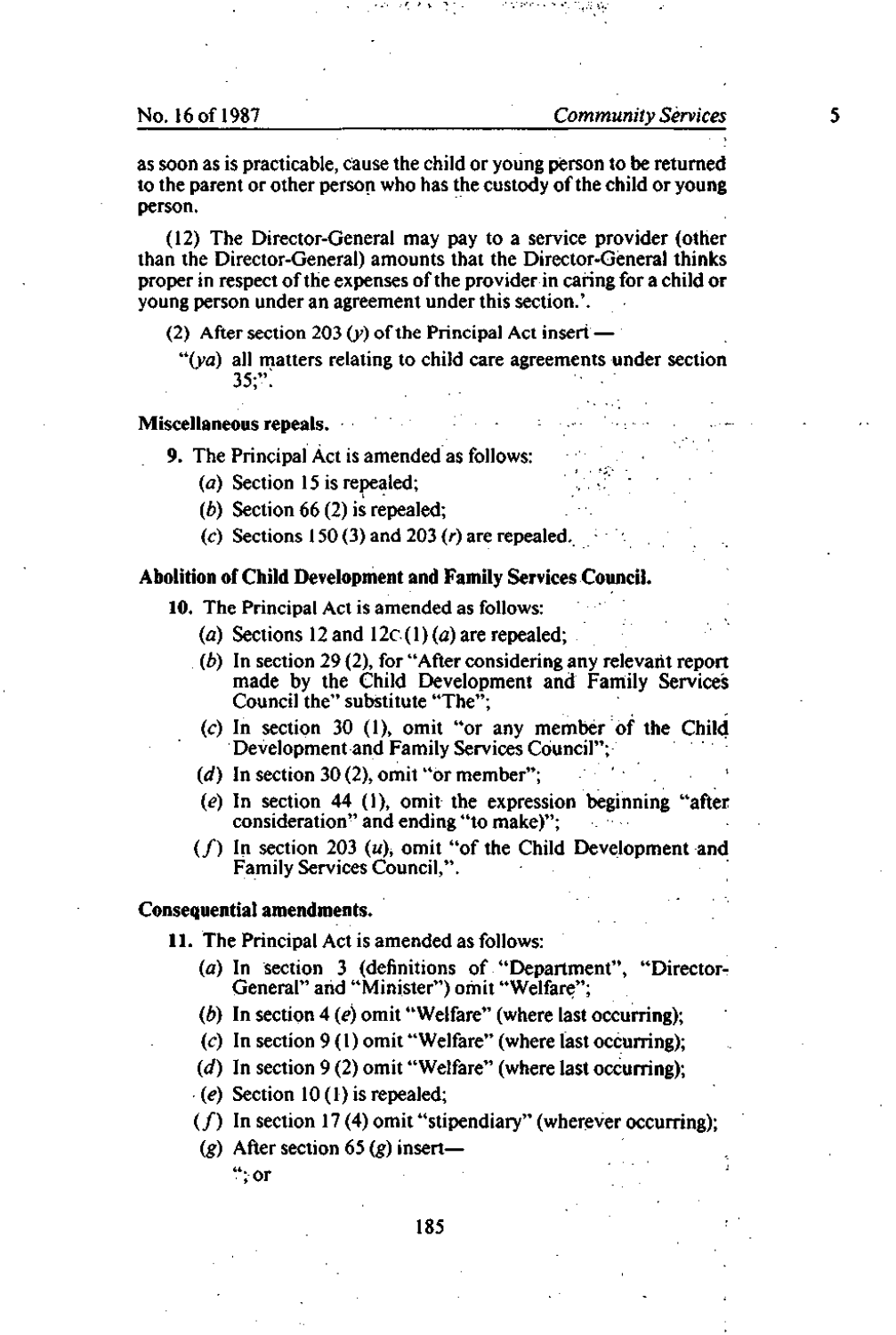- *(h)* a welfare service.";
- *(h)* In section 75 the definition of "Municipality" is repealed;
- ( $i$ ) In section 77 (3) omit "male";
- 0) In section 92 *(b)* (i) for " *Crimes Act* 1958" substitute *'•Penalties and Sentences Act* 1985";
- *(k)* In section 92 *(d)* (v) for "Part VI of the *Penalties and Sentences Act* 1981" substitute "Part 6 of the *Penalties and Sentences Act* 1985";
- (/) In section 147 for "Social Welfare" (wherever occurring) substitute "Community Services";
- *(m)* In section 149 omit "welfare" (wherever occurring);
- (n) In section 150 omit "Welfare" (wherever occurring);
- *(o)* In the heading to Division 2 of Part VII for "welfare" substitute "services";
- *(p)* In section 151 (1) for "Welfare" substitute "Services";
- *(q)* In section 151 (12) for "social welfare" substitute "community services";
- (r) In section  $200A(1)$ 
	- (i) after "Secretary for Planning" insert "and Environment";
	- (ii) for "of Lands" substitute "for Conservation, Forests and Lands";
- *(s)* In section 203 *(aa)* for "social welfare activities" substitute "community services".

#### **Other consequential amendments.**

**12.** On the commencement of a provision in Schedule 2, the Act mentioned in the provision is amended or repealed as specified in the provision.

#### **Transitional provisions.**

**13.** (1) **In** this section **"relevant provision"** means a provision of section 12 of *Penalties and Sentences (Youth Attendance Projects) Act*  1984 or section 5 or section 7 of the *Young Offenders (Interstate Transfer) Act* 1986, being a provision which has not come into operation at the date of commencement of section 4 of this Act.

(2) On the commencement of section 4, a reference in a relevant provision to the Principal Act is deemed to be a reference to the *Community Services Act* 1970.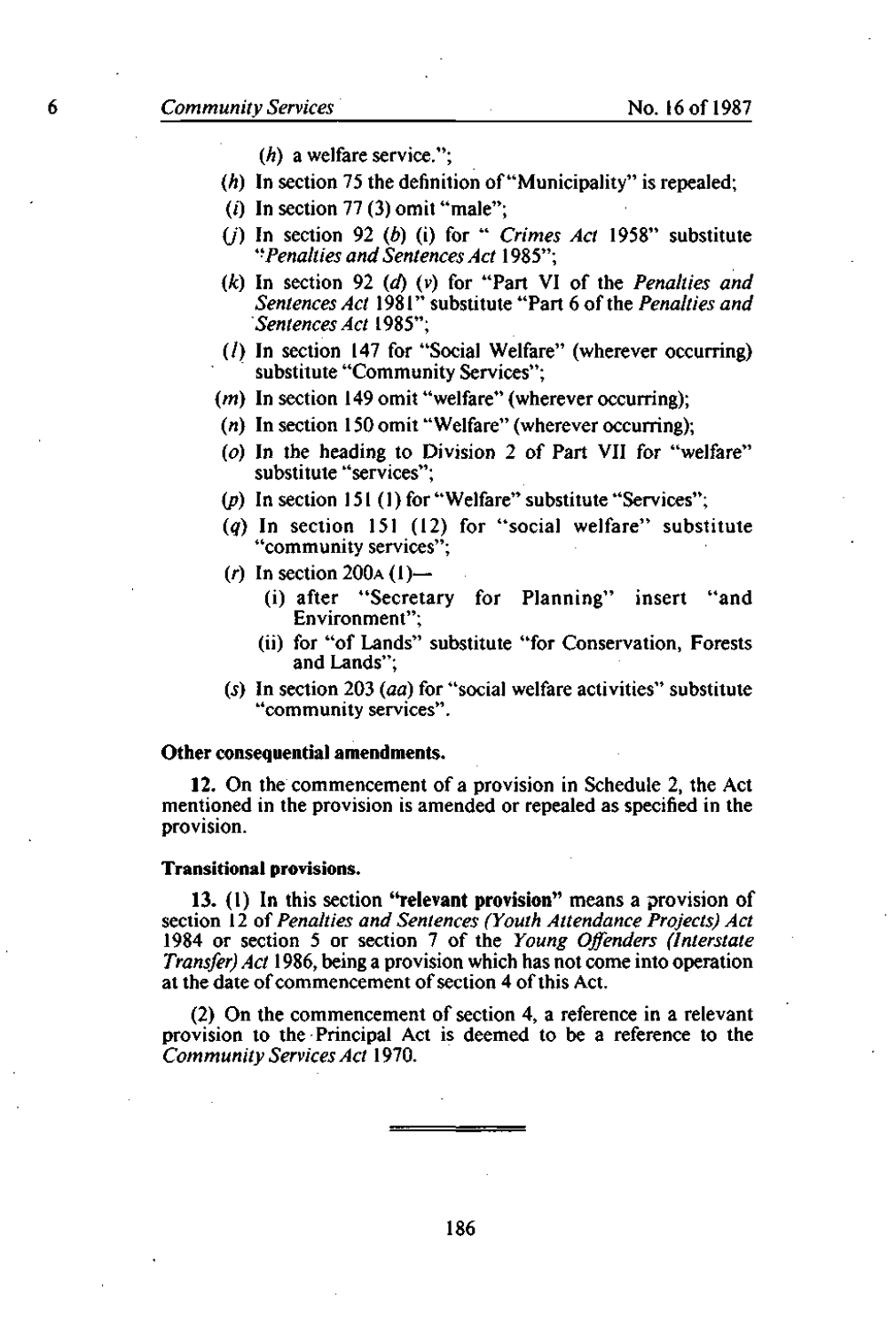#### SCHEDULE 1 Section 4

#### AMENDMENTS AND REPEALS CONCERNING TITLE OF PRINCIPAL ACT

1. The *Adoption Act \* 984 is amended as follows:

*(a)* In section 45 (3) *(b)* omit *"Welfare";* 

*(b)* In section 46 (3) *(b)* omit *"Welfare"* (wherever occurring).

**2. In section 14 (4) of the** *Alcoholics and Drug-dependent Persons Act* **1968 omit**  *"Welfare".* 

3. In section 3 of the *Bail Act* 1977, definition of "Prison", omit" *Welfare".* 

*4.* (1)' The *Children's Court Act* 1973 is amended as follows:-

*(a)* In section 3 omit " *Welfare"* (wherever occurring);

- *(b)* In section 11 (1) *(e)* omit" *Welfare";*
- *(c)* **In section 14** *(\)(e)om'n"Welfare";*
- *(d)* In section 14A (1) omit *"Welfare";*
- *(e)* In section 17 (4) omit" *Welfare";*

*(f)* **In section 19** *(a)* **omit** *"Welfare";* 

*(g)* In section 21 (5) omit" *Welfare";* 

*(h)* In section 22 (4) omit" *Welfare"* (wherever occurring);

(i) In section 23 omit" *Welfare"* (wherever occurring);

*(j)* In section 26(1) *(g)* omit" *Welfare".* 

(2) In proposed section 14A (1) in section 5 (4) of the *Children's Court (Amendment) Act* **1986 omit"** *Welfare".* 

5. In.Schedule Three A of the Principal Act omit" *Welfare".* 

**6. In the Schedule of the'** *Commonwealth Powers (Family Law-Children) Act* **1986 omit** *"Welfare".* 

7. The *Corrections Act* 1986 is amended as follows:

*(a)* In section 10(6)omit *"Welfare";* 

*(b)* In section 11 (6) omit *"Welfare";* 

*(c)* **In section** *12 (2) and (3) omil" Welfare";* 

*(d)* In section 13 (7) omit" *Welfare";* 

*(e)* In section 56 (5) omit " *Welfare";* 

(/) In section 61 (3), (5)and (6)omit" *Welfare";* 

*(g)* In section 69(1) omit *"Welfare";* 

*(h)* In section 75 omit" *Welfare";* 

(/') In section 106 omit" *Welfare";* 

*(j)* In section 107 omit" *Welfare";* 

*(k)* **Insection** *\li(\),.(2)and(3)omii"Welfare";* 

(/) In section 114 (I)omit *"Welfare"; •* 

*(in)* In Schedule 1—

(i) in item 1 (1), (2), (3), (4), (5), (6) and (7) (b) (iii) omit "*Welfare*"; and

(ii) in item 2 (I ),(2), (3) and (7) *(a)* omit" *Welfare";* and

(iii) in item 3 omit " *Welfare"* (wherever occurring); and

(iv) in item 4 (I) omit" *Welfare"* (wherever occurring); and

(v) in item 5(1), (2), (3) (wherever occurring), (4) and (5) omit " *Welfare".* 

8. The *Crimes Act* 1958 is amended as follows:

*(a)* In section 359 (6) omit " *Welfare"; •* 

*(b)* In section 476B for *"Social Welfare"* (wherever occurring) substitute **.** *"Community Services"; .* 

*(c)* In sectibn.493 omit" *Welfare";* 

*(d)* In section 579 omit" *Welfare"* (wherever occurring).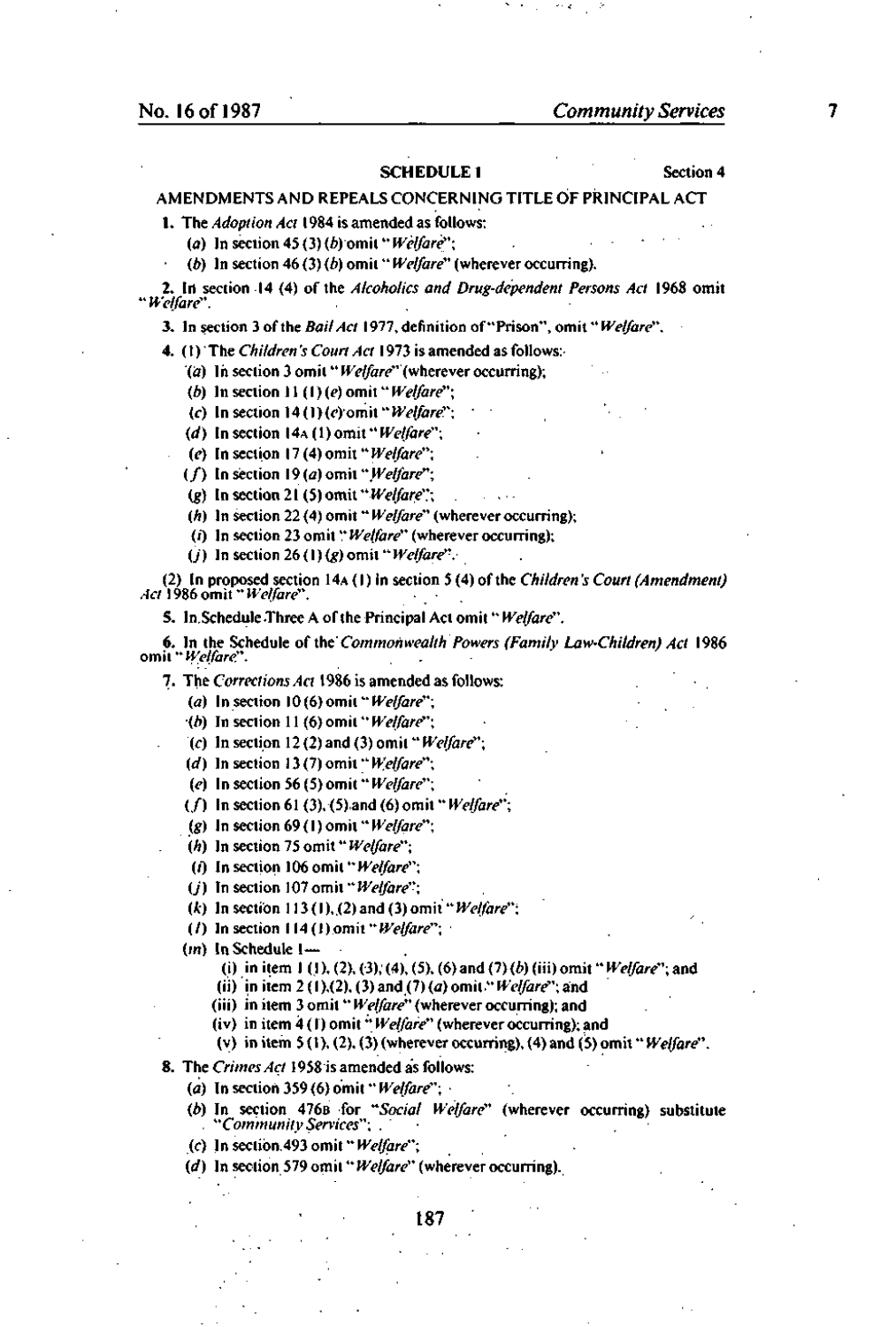- 9. In section'64j (2) of the *Education Act* 1958 omit" *Welfare".*
- 10. The *Firearms Act* 1958 is amended as follows:
	- (a) In section 26(1) *(b)* omit *"Welfare";*
	- *(b)* **In section 31 (2) (c) for** *"Social Welfare"* **substitute** *"Community Services".*
- 11. In section 208A (2) *(a)* of the *Health Act* 1958 omit" *Welfare".*
- **12. In section 12 (1) of the** *Judgment Debt Recovery Act* **1984 omit"** *Welfare".*
- 13. *The Legal Aid Commission Act* 1978 is amended as follows:
	- *(a)* In section 4 (1) (/) omit" *Welfare";*
	- *(b)* In section 4 (5) *(b)* omit" *Welfare".*
- 14. *The Maintenance Act* 1965 is amended as follows:
	- *(a)* In section 5 (3) *(b)* for "Part V of the *Children's Welfare Act* 1958" substitute **"the** *Community Services Act* **1970";**
	- *(b)* **In section 43 (2A) for** *"Social Welfare"* **substitute** *"Community Services".*
- 15. In section 132 (2) of the *Marriage Act* 1958 omit *"Welfare".*

16. In' section 3 of the *Parole Orders (Transfer) Act* 1983 omit *"Welfare"* (wherever occurring).

17. The *Penalties and Sentences Act* 1985 is amended as follows:,

- (a) In section 28 omit" *Welfare"* (wherever occurring);
- *(b)* In section 42 (3) omit *"Welfare";*
- (c) In section 45 (1), definition of "Superintendent", omit" *Welfare";*
- *(d)* In section 58 (2) (a) omit" *Welfare";*
- *(e)* In section 82(1) *(b)* omit *"Welfare";*

18. In section 122 (3) of the *Police Regulation Act* 1958 omit "Welfare".

**19. The** *Prisoners (Interstate Transfer) Act* **1983 is amended as follows:** 

- *(a)* In section 4 omit" *Welfare"* (wherever occurring);
- *(b)* In section 33 (2) omit" *Welfare".*

**20. Insertion 18(2)(/)ofthe** *Prostitution Regulation Act* **1986 omit** *"Welfare".* 

21. In section 119 (4) of the *Supreme Court Act* 1986 omit" *Welfare".* 

**22. In section 7 (1)** *(g)* **of the** *Upper Yarra Valley and Dandenong Ranges Authority Act* **1976 omit"** *Welfare".* 

**23. The** *Victorian Prison Industries Commission Act* **1983 is amended as follows:** 

- *(a)* In section 2 omit" *Welfare"* (wherever occurring);
- *(b)* In section-28 (3) omit *"Welfare".*

#### SCHEDULE 2 Section 12

#### OTHER CONSEQUENTIAL AMENDMENTS AND REPEALS

1. The *Adoption Act* 1984 is amended as follows:

*(a)* In section 4(1), definition of "Director-General", omit "Welfare";

- *(b)* In section 5 (2) (a) omit "Welfare";
- (c) In section 45 (3) (6) omit *"Welfare''';*
- *(d)* In section 84 (2) omit "Welfare"; •
- *(e)* Insertion 102 omit "Welfare".

**2. In section 5 (2) of the** *Alcoholics and Drug-dependent Persons Act* **1968 omit**  *Welfare"* (wherever occurring). "

3. The *Bail Act* 1977 is amended as'follows:

- *(a)* Section 4 (2) *(d)* (ii) is repealed;
- *(b)* Section 5 (3) is repealed.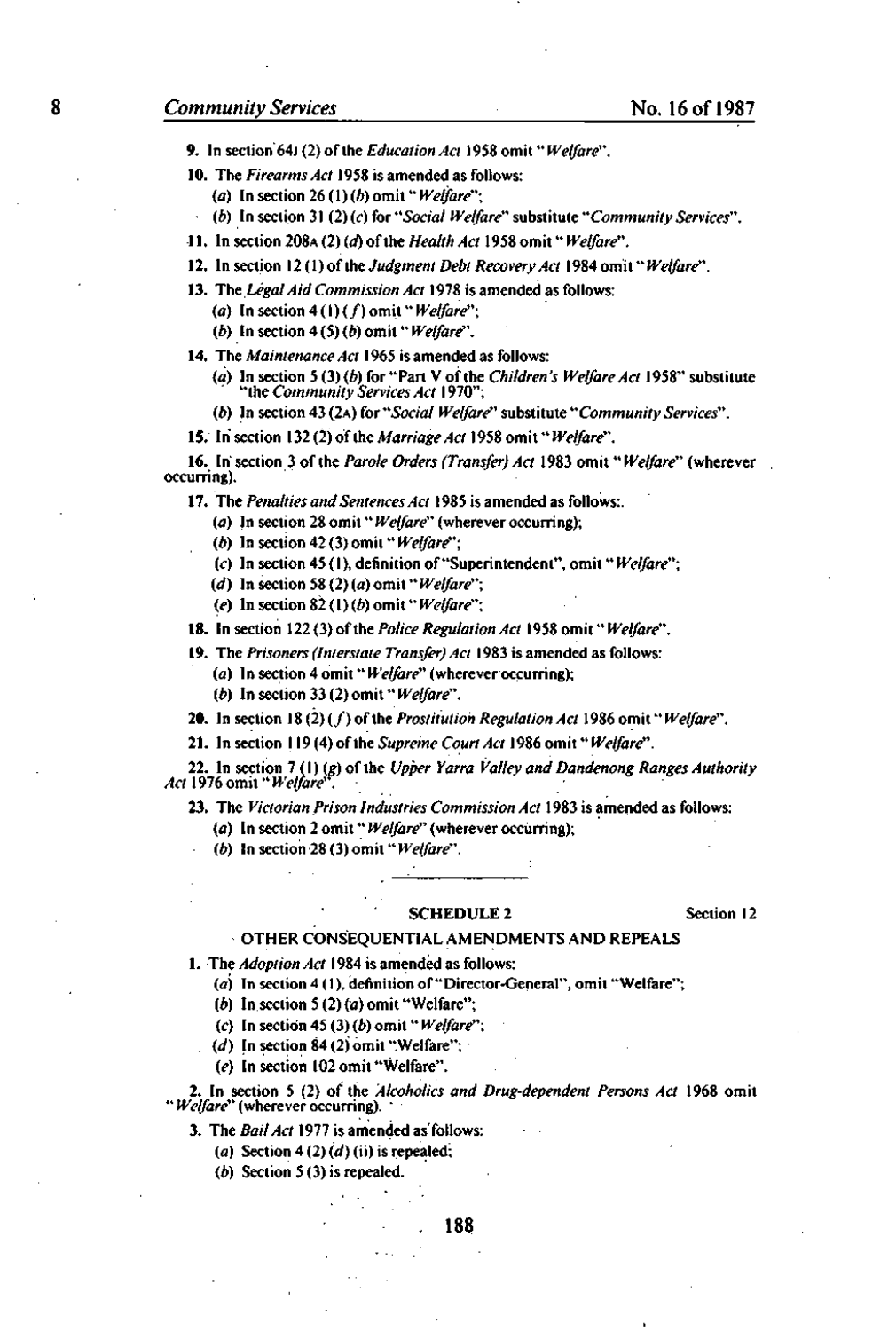4. The *Children's Court Act* 1973 is amended as follows:

- (a) In section 3 omit "Welfare" (wherever occurring);
- *(b)* In section 10 omit "Welfare";
- (c) In section 22 (4) *(b)* omit "Welfare".

5. In section 3 of the *Children (Guardianship and Custody) Act* 1984, definition of "Director-General", omit "Welfare".

6. The *Crimes Act* 1958 is amended as follows:

- *(a)* In section 471 omit "Welfare";
- *(b)* In section 476B—
	- (i) for "Minister of Social Welfare" substitute "Minister administering the *Community Services Act* 1970"; and
	- (ii) for "Director-General of Social Welfare" substitute "Director-General of Community Services".

7. Schedule 3 of the *Juries Act* 1967 is amended as follows:

(a) In item  $1(f)$ —

(i) omit "the Director-General of Social Welfare"; and

- (ii) omit "Welfare" (where secondly occurring);
- *(b)* In item 1 *(g)*
	- (i) omit "or the Director-General of Social Welfare"; and
	- (ii) omit "Welfare" (where secondly occurring).

8. In section 30 (1) (a) (iii) of the *Latrobe Regional Commission Act* 1983 omit "Welfare".

9. The *Maintenance Act* 1965 is amended as follows:

- (a) In section 5 (3) (a) for "Social Welfare branch of the Chief Secretary's Department" substitute "Department of Community Services";
- *(b)* In section 17 (7) for "Social Welfare" substitute "Community Services".
- (c) In section 45A (1) for "section 20 of the *Gaols Act* 1958" substitute "the *Penalties and Sentences Act* 1985";
- *(d)* In section 45A (2)—
	- (i) for "sub-sections (3A), (4), (5), (6), (7), (8), (9) and (10) of section 20 of the *Gaols Act* 1958" substitute "the *Penalties and Sentences Act* 1985"; and
	- (ii) for "the said section 20" substitute "that Act".

10. Section 12 of the *Penalties and Sentences (Youth Attendance Projects) Act* 1984 is amended as follows: .

- *(a)* In paragraph *(a)* of the definition of "Youth attendance project" in proposed section 100 (1) for "section 66 (1) of the *Penalties and Sentences Act* 1981" substitute "section 58 (1) of'the *Penalties and Sentences Act* 1985";
- *(b)* In proposed section 103B for "57, 59, 61, 62, 63, 64, 66, 68 and 69, of the *Penalties and Sentences Act* 1981" substitute "49, 51, 53, 54, 55, 56, 58, 60 and 61 of the *Penalties and Sentences Act 1*985".

11. In section 119 (4) of the *Supreme Court Act* 1986 after "1970" insert "or the *Corrections Act* 1986".

12. In section 4 *(e)* of the *Victorian Prison Industries Commission Act* 1983 omit "Welfare".

13. Section 8 of the *Young Offenders (Interstate Transfer) Act* 1986 is repealed.